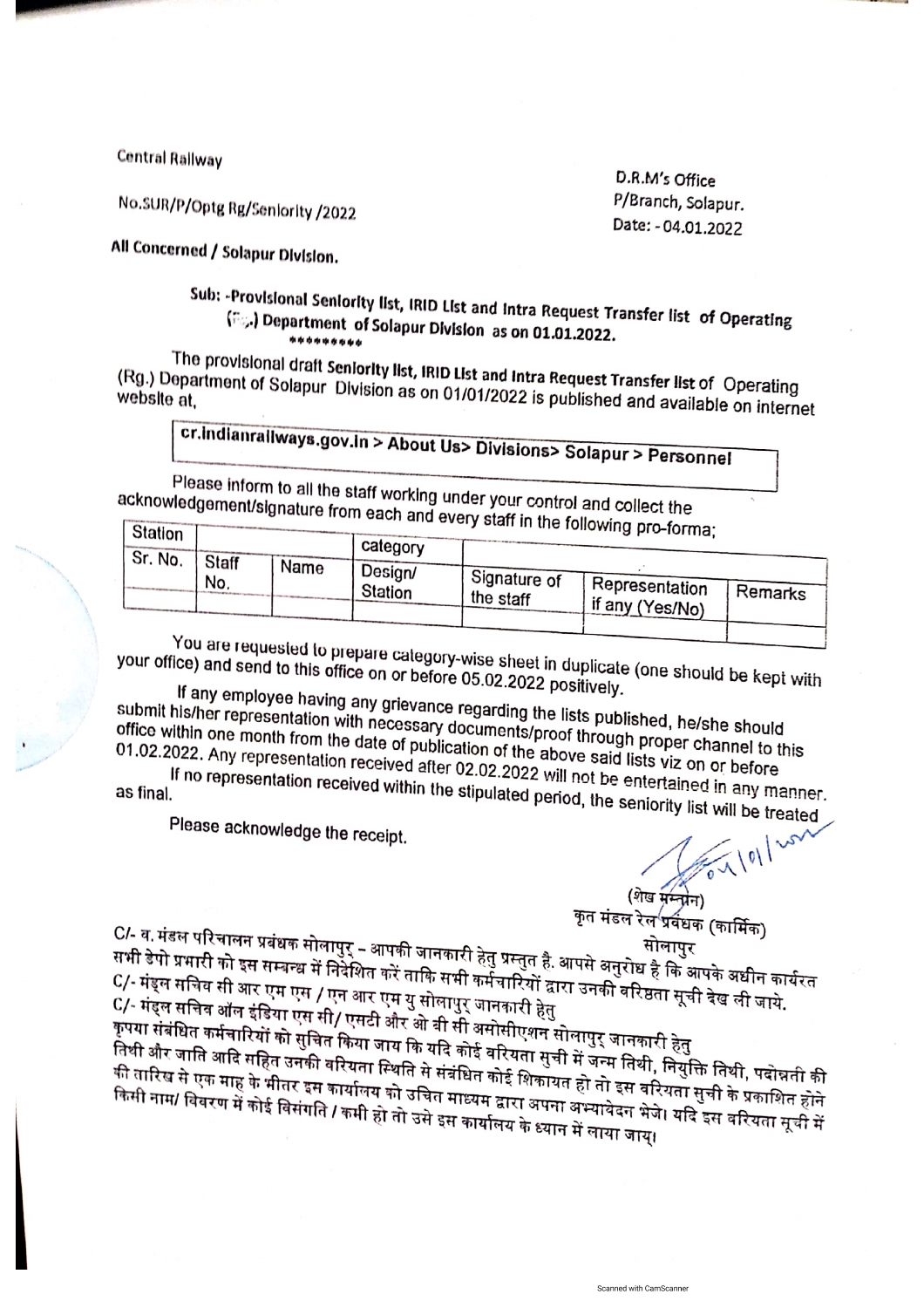| <b>SUR Division</b> |                  | IDT of SS/SM                      | Date-            | 01.01.2022            |           |                             |
|---------------------|------------------|-----------------------------------|------------------|-----------------------|-----------|-----------------------------|
| Sr No.              | <b>PF NUMBER</b> | Name                              | Desig/Station    | Transfer<br>sought to |           | Date of resept of<br>Appli. |
| 1                   | 00506645001      | <b>RAJESH SHANKAR</b><br>MANE(UR) | <b>ASM/SGLA</b>  | Pune                  | <b>CR</b> | 10.10.2007                  |
| $\overline{2}$      | 00506028002      | Mukesh Kumar Singh                | SM/DD            | Pune                  | <b>CR</b> | 21.02.2018                  |
| 3                   | 10000562         | Vijaysinh Nanasaheb Patil         | SM/Arag          | Pune                  | <b>CR</b> | 19.09.2018                  |
| 4                   | 74804212         | Ratnadeep B. Kadam                | SS/Arag          | Pune                  | <b>CR</b> | 11.01.2019                  |
| 5                   | 00529803171      | Nanesh Kumar                      | SM / HQR         | <b>NGP</b>            | <b>CR</b> | 07.05.2019                  |
| $6\phantom{1}6$     | 00529803155      | Banty Kumar Shyam K.<br>Pandey    | SM/GDGN          | Mumbai                | <b>CR</b> | 26.06.2019                  |
| $\overline{7}$      | 00529803157      | Amit Kumar                        | SM/DUD           | Pune                  | <b>CR</b> | 31.07.2019                  |
| 8                   | 00529803231      | Reetika B. Hatwalkar              | Dy.SM/SUR        | Pune                  | <b>CR</b> | 09.09.2019                  |
| 9                   | 00529803025      | Amarnath Mourya                   | SM/MVE           | Mumbai                | <b>CR</b> | 27.12.2019                  |
| 10                  | 529803046        | Navnath H.Gadsingh                | SM/PJR           | Pune                  | <b>CR</b> | 25.02.2020                  |
| 11                  | 00529802979      | Gunjesh Gunjan                    | SS/KVK           | Mumbai                | <b>CR</b> | 16.03.2020                  |
| 12                  | 00506014999      | <b>Santosh Sadanand Shahare</b>   | SM/WD            | <b>NGP</b>            | <b>CR</b> | 27.08.2020                  |
| 13                  | 29803032         | Arshad Ali                        | SM/DD            | Mumbai                | <b>CR</b> | 22.09.2020                  |
| 14                  | 0529803191       | Om Shankar Sharma                 | SM/MKPT          | <b>NGP</b>            | <b>CR</b> | 07.10.2020                  |
| 15                  | 529803180        | Nishant Sharma (UR)               | SM/VPR           | Pune                  | <b>CR</b> | 02.12.2020                  |
| 16                  | 00529803064      | Chandan Kumar Yadav<br>(OBC)      | <b>SM/GDGN</b>   | <b>BSL</b>            | <b>CR</b> | 22.01.2021                  |
| 17                  | 529803081        | Jitendar Kumar Meena<br>(ST)      | <b>SM/KULALI</b> | Mumbai                | <b>CR</b> | 02.02.2021                  |
| 18                  | 529803154        | Indrajeet Kumar                   | SM/DD            | Pune                  | <b>CR</b> | 05.02.2021                  |
| 19                  | 529803160        | Pankaj Kumar                      | SM/DD            | Pune                  | <b>CR</b> | 09.02.2021                  |
| 20                  | 529803163        | Vikash Kumar                      | SM/DD            | Pune                  | <b>CR</b> | 16.02.2021                  |
| 21                  | 529863338        | Khemchand (sc)                    | SM/SVG           | Mumbai                | <b>CR</b> | 22.02.2021                  |
| 22                  | 529803340        | Chiranji Lal Meena (ST            | SM/BPR           | Mumbai                | <b>CR</b> | 25.02.2021                  |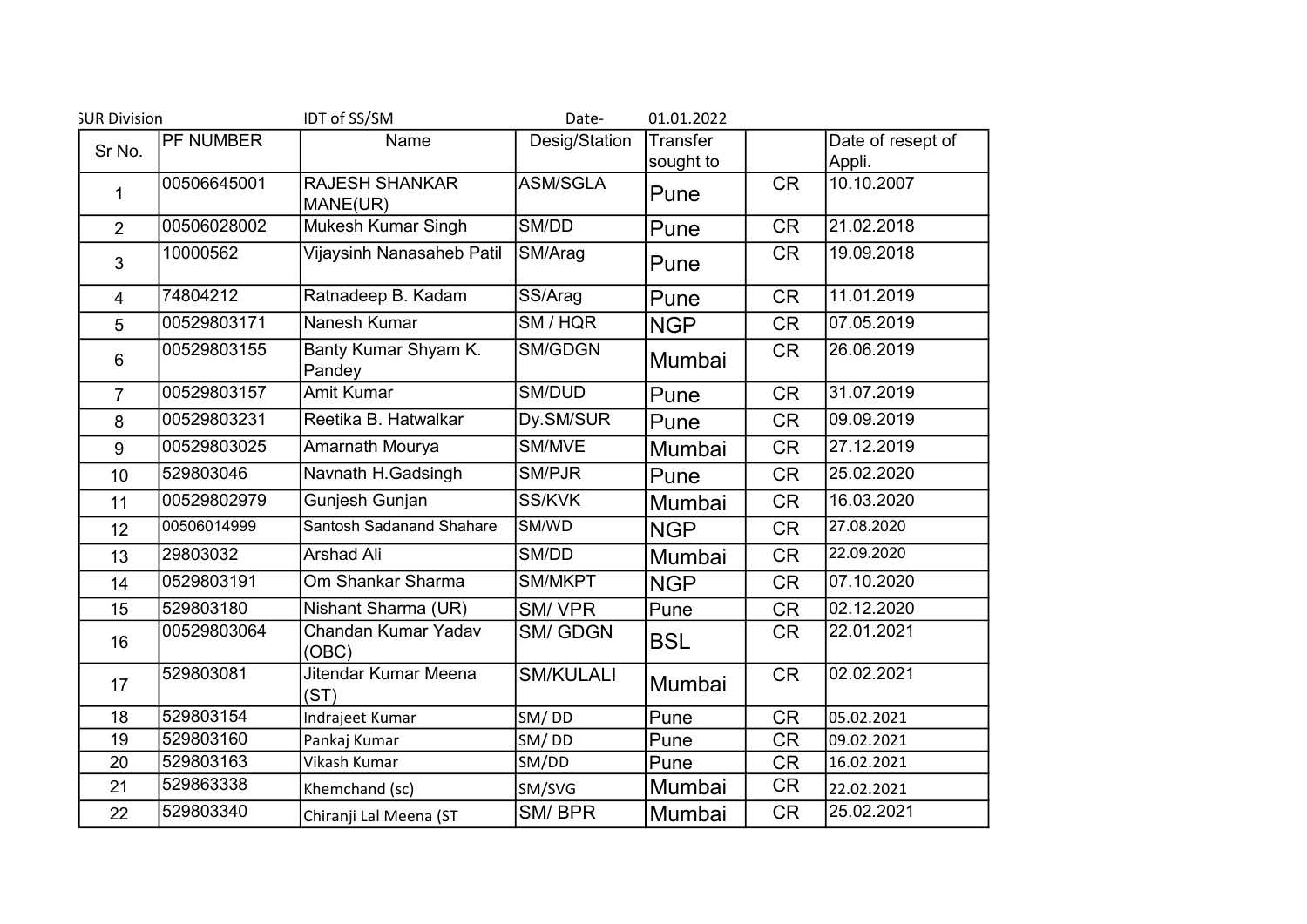| 23 | 1529803209   | Shikhar (SC)         | SM/JRTI   | IMumbai    | СR | 110.06.2021 |
|----|--------------|----------------------|-----------|------------|----|-------------|
| 24 | 100506008471 | IDiwakar Gawade      | ISM/ PRWD | <b>NGP</b> | CR | 102.07.2021 |
| 25 | 150608550    | Shayam Chavan_       | ISM/ BGVN | <b>NGP</b> | CR | 13.07.2021  |
| 26 | 1506007284   | Bhaskar Vasant Waghe | ISM/ RNJD | 'BSL       | СR | 14.07.2021  |

SUR Division IDT of APM/ P/Man- A Date- 01.01.2022

| Sr No.          | PF NUMBER | Name                                            | Desig/Station   | <b>Transfer</b><br>sought to | HQ        | DOR/receiving |
|-----------------|-----------|-------------------------------------------------|-----------------|------------------------------|-----------|---------------|
| 1               |           | 00506004246 SANDIP BHAURAO<br><b>GHODESWAR</b>  | APM/PB          | <b>BSL</b>                   | <b>CR</b> | 15-Oct-12     |
| $\overline{2}$  |           | <b>MANOJ RAMESH</b><br><b>MESHRAM</b>           | APM/BWD         | <b>NGP</b>                   | <b>CR</b> | 2-Nov-12      |
| 3               |           | 06006826 NITIN TARENDRA<br><b>GEJWE</b>         | <b>APM/AKR</b>  | <b>NGP</b>                   | <b>CR</b> | 6-Nov-12      |
| $\overline{4}$  | 06007077  | <b>GAUTAM RAMDAS</b><br><b>BAGADE</b>           | APM/BWD         | <b>NGP</b>                   | <b>CR</b> | 27-Dec-12     |
| 5               |           | 06006784 MANGESH NADLAL<br><b>BAGADE</b>        | <b>APM/YSI</b>  | <b>NGP</b>                   | <b>CR</b> | 11-Feb-13     |
| $6\phantom{1}$  |           | 00506003746 SITARAM SHANKAR<br><b>JADHAV</b>    | <b>APM/PDGN</b> | <b>BSL</b>                   | <b>CR</b> | 26-Feb-13     |
| $\overline{7}$  |           | 06006863 ARVIND KUMAR BADGE                     | APM/BAP         | <b>NGP</b>                   | <b>CR</b> | 12-Apr-13     |
| 8               |           | <b>RAJESH V DHAKATE</b>                         | APM/PJR         | <b>NGP</b>                   | <b>CR</b> | 12-Apr-13     |
| 9               |           | 00506012735 MISS SHEETAL<br><b>YESHWANT</b>     | P/man/WD(Y)     | <b>NGP</b>                   | <b>CR</b> | 19-Nov-13     |
| 10 <sup>1</sup> |           | 00506012723 MONALI M SAGARE                     | P/man/WD(Y)     | <b>BSL</b>                   | <b>CR</b> | $1-Dec-13$    |
| 11              |           | 00506006735 PRAFUL SURESH<br><b>THAKARE</b>     | APM/BRB         | <b>BSL</b>                   | <b>CR</b> | 12-Dec-13     |
| 12              |           | 00506010064 DYANESHWAR NAMDEO<br><b>GAVANDE</b> | <b>APM/MLM</b>  | <b>BSL</b>                   | <b>CR</b> | 27-Dec-13     |
| 13              |           | <b>SHYAM CHOHUN</b>                             | APM/BWD         | <b>NGP</b>                   | <b>CR</b> | 30-Dec-13     |